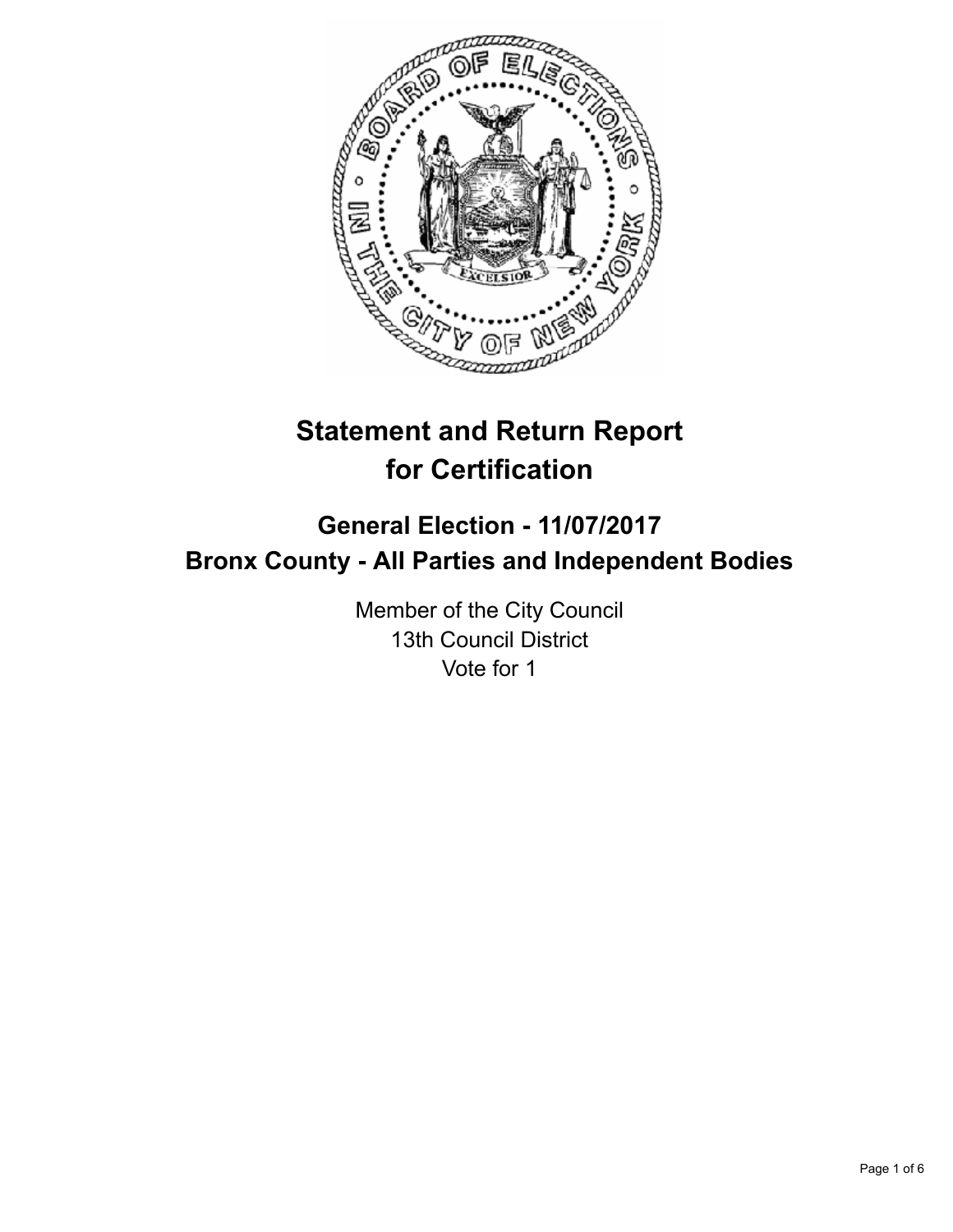

### **Assembly District 80**

| <b>PUBLIC COUNTER</b>                                    | 8,211 |
|----------------------------------------------------------|-------|
| <b>MANUALLY COUNTED EMERGENCY</b>                        | 0     |
| <b>ABSENTEE / MILITARY</b>                               | 405   |
| <b>AFFIDAVIT</b>                                         | 107   |
| <b>Total Ballots</b>                                     | 8,723 |
| Less - Inapplicable Federal/Special Presidential Ballots | 0     |
| <b>Total Applicable Ballots</b>                          | 8,723 |
| MARK GJONAJ (DEMOCRATIC)                                 | 5,486 |
| JOHN CERINI (REPUBLICAN)                                 | 1,258 |
| JOHN CERINI (CONSERVATIVE)                               | 252   |
| MARJORIE VELAZQUEZ (WORKING FAMILIES)                    | 1,178 |
| JOHN CERINI (REFORM)                                     | 34    |
| JOHN C. DOYLE (LIBERAL)                                  | 94    |
| ALEX A. GOMEZ (NEW BRONX)                                | 43    |
| ALEX GOMEZ (WRITE-IN)                                    | 1     |
| <b>ISAAC MOORE (WRITE-IN)</b>                            | 1     |
| LEONARDO GONZALEZ (WRITE-IN)                             | 1     |
| MICHEAL BELTZER (WRITE-IN)                               | 1     |
| UNATTRIBUTABLE WRITE-IN (WRITE-IN)                       | 3     |
| VICTOR R. ORTIZ (WRITE-IN)                               | 1     |
| <b>Total Votes</b>                                       | 8,353 |
| Unrecorded                                               | 370   |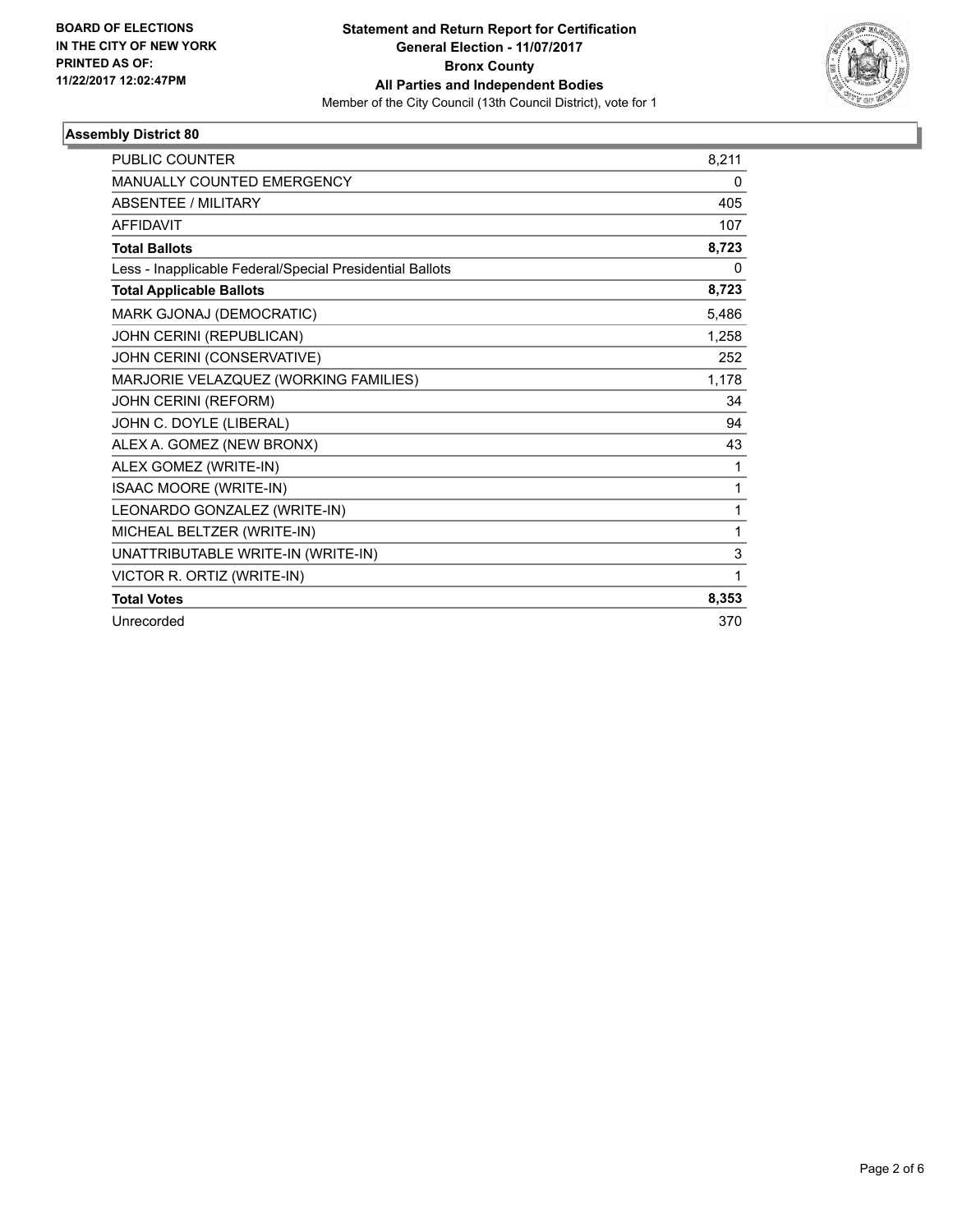

### **Assembly District 82**

| <b>PUBLIC COUNTER</b>                                    | 13,467         |
|----------------------------------------------------------|----------------|
| <b>MANUALLY COUNTED EMERGENCY</b>                        | 0              |
| <b>ABSENTEE / MILITARY</b>                               | 341            |
| <b>AFFIDAVIT</b>                                         | 139            |
| <b>Total Ballots</b>                                     | 13,947         |
| Less - Inapplicable Federal/Special Presidential Ballots | 0              |
| <b>Total Applicable Ballots</b>                          | 13,947         |
| MARK GJONAJ (DEMOCRATIC)                                 | 5,076          |
| JOHN CERINI (REPUBLICAN)                                 | 5,040          |
| JOHN CERINI (CONSERVATIVE)                               | 1,045          |
| MARJORIE VELAZQUEZ (WORKING FAMILIES)                    | 1,644          |
| JOHN CERINI (REFORM)                                     | 147            |
| JOHN C. DOYLE (LIBERAL)                                  | 345            |
| ALEX A. GOMEZ (NEW BRONX)                                | 78             |
| ANDY KING (WRITE-IN)                                     | 1              |
| EGIDIO JOSEPH SEMETILLI (WRITE-IN)                       | $\mathbf{1}$   |
| FERNANDO CARLO (WRITE-IN)                                | $\mathbf{1}$   |
| JOAN JACOB (WRITE-IN)                                    | $\mathbf{1}$   |
| JOHN GERINI (WRITE-IN)                                   | $\mathbf{1}$   |
| JOSE ANTONIO GONZALEZ JR. (WRITE-IN)                     | 1              |
| LOUIS RODRIGUEZ (WRITE-IN)                               | 1              |
| STEPHAN EGAN (WRITE-IN)                                  | $\overline{2}$ |
| UNATTRIBUTABLE WRITE-IN (WRITE-IN)                       | 4              |
| <b>Total Votes</b>                                       | 13,388         |
| Unrecorded                                               | 559            |

#### **Assembly District 83**

| <b>PUBLIC COUNTER</b>                                    | 0 |
|----------------------------------------------------------|---|
| <b>MANUALLY COUNTED EMERGENCY</b>                        | 0 |
| <b>ABSENTEE / MILITARY</b>                               | 0 |
| <b>AFFIDAVIT</b>                                         | 0 |
| <b>Total Ballots</b>                                     | 0 |
| Less - Inapplicable Federal/Special Presidential Ballots | 0 |
| <b>Total Applicable Ballots</b>                          | 0 |
| MARK GJONAJ (DEMOCRATIC)                                 | 0 |
| JOHN CERINI (REPUBLICAN)                                 | 0 |
| JOHN CERINI (CONSERVATIVE)                               | 0 |
| MARJORIE VELAZQUEZ (WORKING FAMILIES)                    | 0 |
| JOHN CERINI (REFORM)                                     | 0 |
| JOHN C. DOYLE (LIBERAL)                                  | 0 |
| ALEX A. GOMEZ (NEW BRONX)                                | 0 |
| <b>Total Votes</b>                                       | 0 |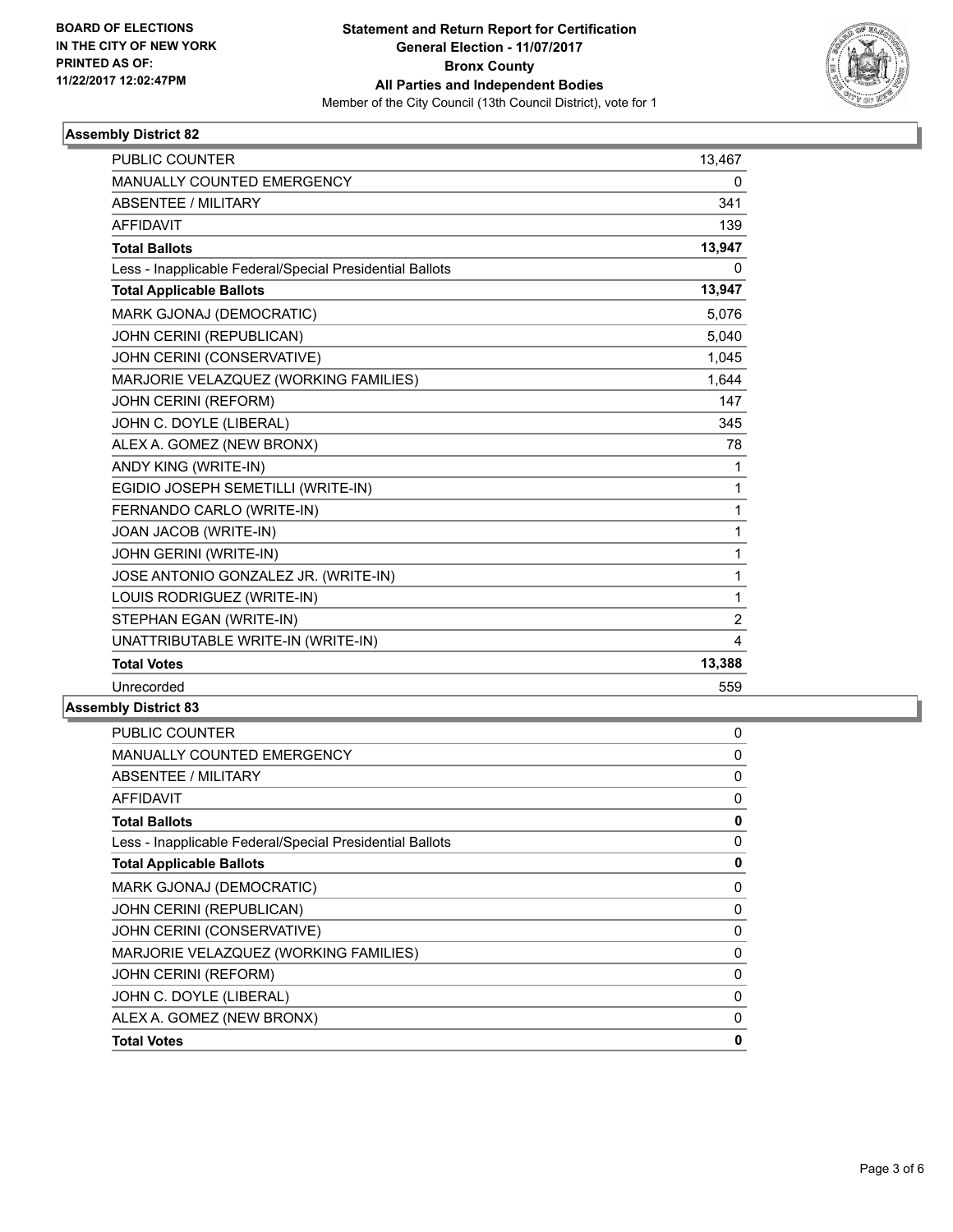

### **Assembly District 87**

| <b>PUBLIC COUNTER</b>                                    | 65             |
|----------------------------------------------------------|----------------|
| <b>MANUALLY COUNTED EMERGENCY</b>                        | 0              |
| ABSENTEE / MILITARY                                      | $\Omega$       |
| <b>AFFIDAVIT</b>                                         | 2              |
| <b>Total Ballots</b>                                     | 67             |
| Less - Inapplicable Federal/Special Presidential Ballots | 0              |
| <b>Total Applicable Ballots</b>                          | 67             |
| MARK GJONAJ (DEMOCRATIC)                                 | 40             |
| JOHN CERINI (REPUBLICAN)                                 | 15             |
| JOHN CERINI (CONSERVATIVE)                               | 0              |
| MARJORIE VELAZQUEZ (WORKING FAMILIES)                    | $\overline{7}$ |
| <b>JOHN CERINI (REFORM)</b>                              | 0              |
| JOHN C. DOYLE (LIBERAL)                                  | 3              |
| ALEX A. GOMEZ (NEW BRONX)                                | $\Omega$       |
| <b>Total Votes</b>                                       | 65             |
| Unrecorded                                               | 2              |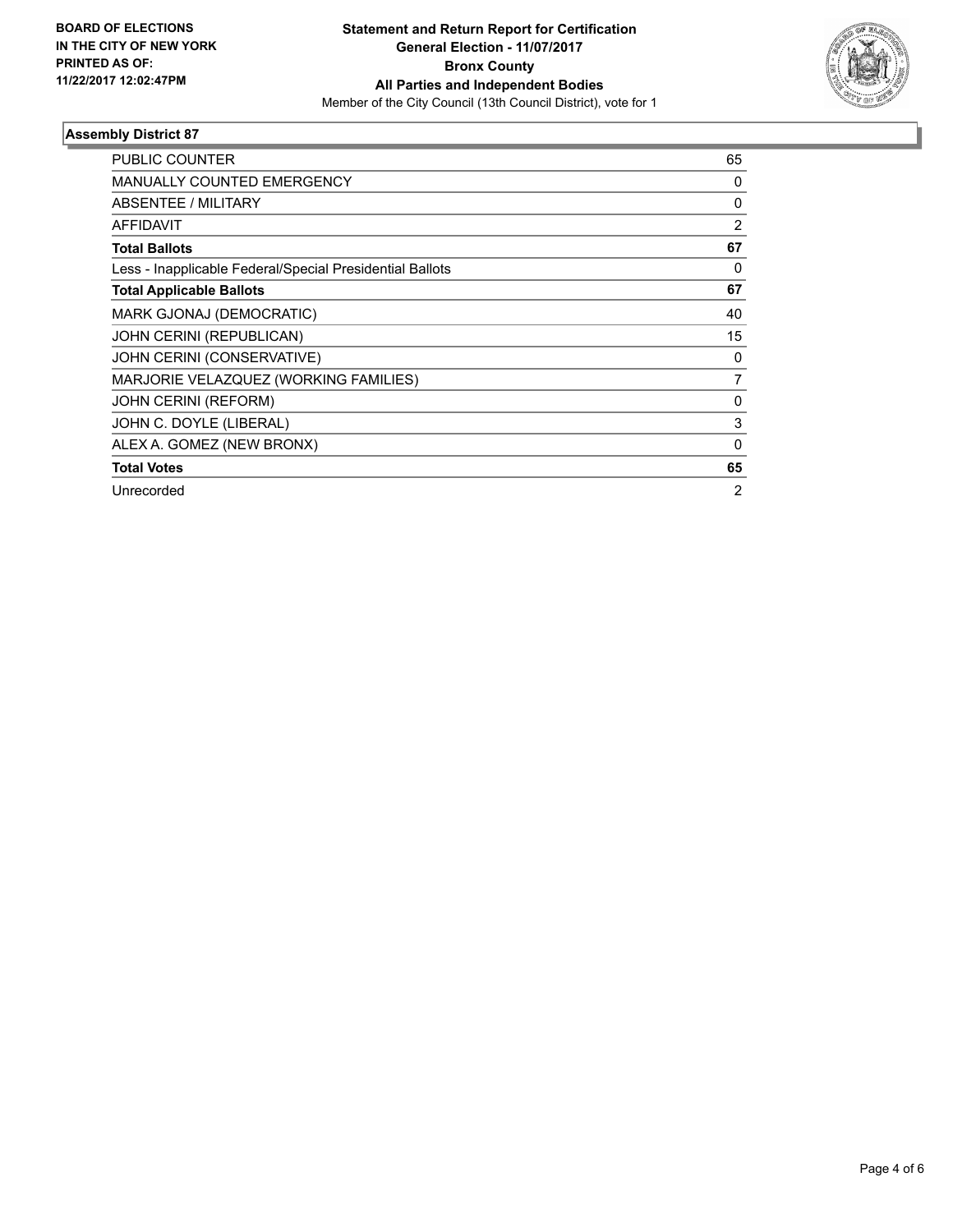

### **Total for Member of the City Council (13th Council District) - Bronx County**

| <b>PUBLIC COUNTER</b>                                    | 21,743         |
|----------------------------------------------------------|----------------|
| <b>MANUALLY COUNTED EMERGENCY</b>                        | 0              |
| <b>ABSENTEE / MILITARY</b>                               | 746            |
| <b>AFFIDAVIT</b>                                         | 248            |
| <b>Total Ballots</b>                                     | 22,737         |
| Less - Inapplicable Federal/Special Presidential Ballots | 0              |
| <b>Total Applicable Ballots</b>                          | 22,737         |
| MARK GJONAJ (DEMOCRATIC)                                 | 10,602         |
| JOHN CERINI (REPUBLICAN)                                 | 6,313          |
| JOHN CERINI (CONSERVATIVE)                               | 1,297          |
| MARJORIE VELAZQUEZ (WORKING FAMILIES)                    | 2,829          |
| <b>JOHN CERINI (REFORM)</b>                              | 181            |
| JOHN C. DOYLE (LIBERAL)                                  | 442            |
| ALEX A. GOMEZ (NEW BRONX)                                | 121            |
| ALEX GOMEZ (WRITE-IN)                                    | 1              |
| ANDY KING (WRITE-IN)                                     | 1              |
| EGIDIO JOSEPH SEMETILLI (WRITE-IN)                       | 1              |
| FERNANDO CARLO (WRITE-IN)                                | 1              |
| <b>ISAAC MOORE (WRITE-IN)</b>                            | $\mathbf{1}$   |
| JOAN JACOB (WRITE-IN)                                    | 1              |
| JOHN GERINI (WRITE-IN)                                   | 1              |
| JOSE ANTONIO GONZALEZ JR. (WRITE-IN)                     | 1              |
| LEONARDO GONZALEZ (WRITE-IN)                             | 1              |
| LOUIS RODRIGUEZ (WRITE-IN)                               | 1              |
| MICHEAL BELTZER (WRITE-IN)                               | 1              |
| STEPHAN EGAN (WRITE-IN)                                  | $\overline{2}$ |
| UNATTRIBUTABLE WRITE-IN (WRITE-IN)                       | $\overline{7}$ |
| VICTOR R. ORTIZ (WRITE-IN)                               | 1              |
| <b>Total Votes</b>                                       | 21,806         |
| Unrecorded                                               | 931            |